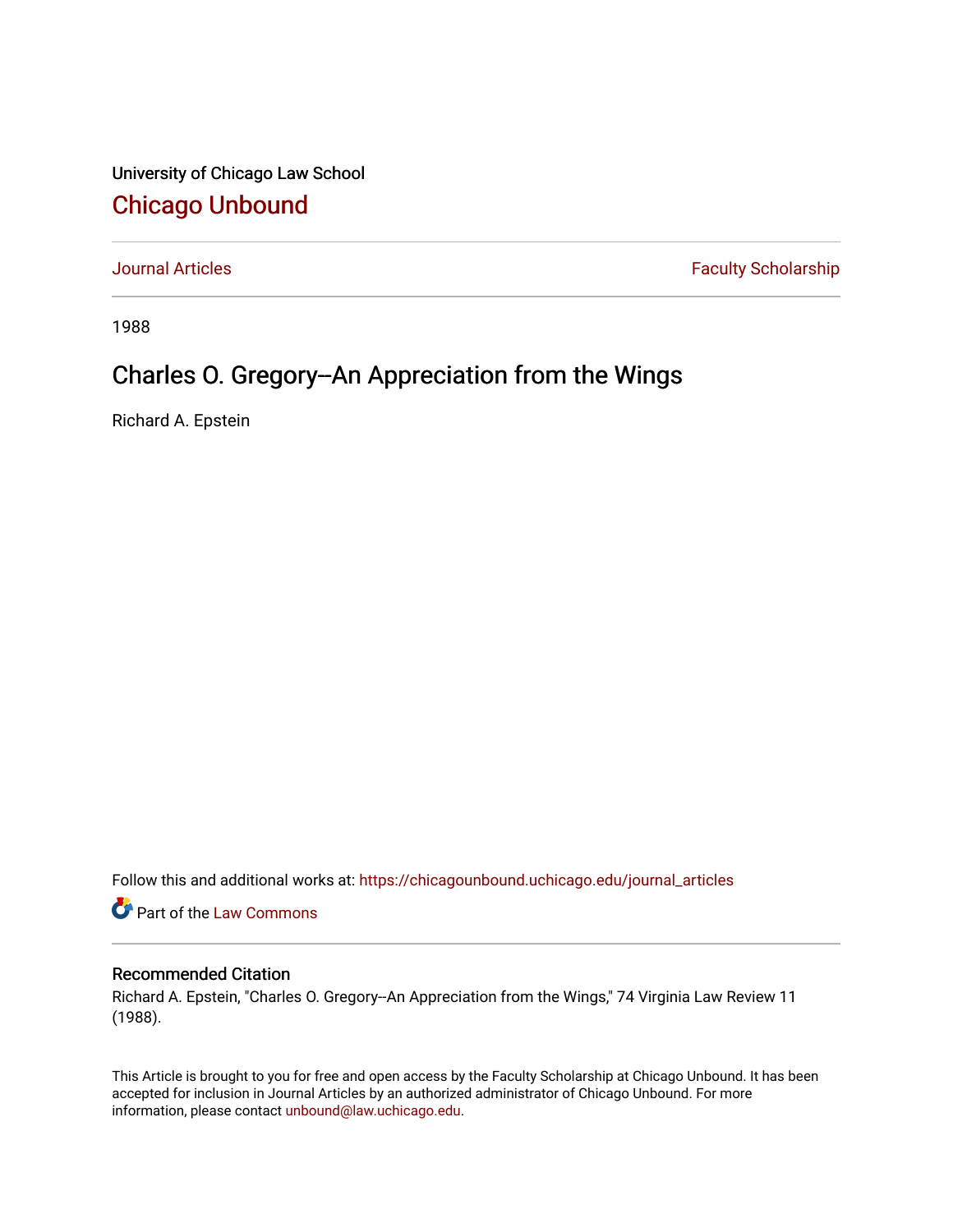## CHARLES **0.** GREGORY-AN APPRECIATION FROM THE WINGS

## *Richard A. Epstein\**

**TTO** an outsider it would seem as though there should be little overlap between Charles **0.** Gregory's academic career and my own. Charlie (even I called him that) entered the teaching profession in 1928 at Wisconsin, moved to the University of Chicago in 1930, left for the warmer climes of Virginia in 1949, and retired from teaching in 1967 to a busy and happy life in New Hampshire. I graduated from law school in June 1968, entered teaching that same fall at the University of Southern California, and moved to the University of Chicago in 1972. Charlie thus left Chicago some twenty-three years before I arrived, and retired from teaching one year before I entered the profession to which he dedicated his life.

So two generations separated us. But there was one connection between us: Harry Kalven, Jr. From 1945 to 1949 Charlie and Harry were colleagues at the University of Chicago, and their collaboration continued to flourish even after Charlie had gone to Virginia. The fruit of that collaboration was Gregory and Kalven, *Cases and Materials on Torts,* which first appeared in 1959, and was revised by its original authors in 1969. In 1973, one year after I arrived at Chicago, Harry raised with me the subject of a new edition of what he called WGCB, which he translated as the "world's greatest casebook." Harry had already been seriously ill with a heart attack and a stroke, and he was uneasy about undertaking the heavy work of preparing a new edition by himself. He knew that I had taught (and it was with manifest pleasure) from their casebook while at the University of Southern California. Having secured Charlie's blessing, he therefore asked me to help him with the third edition of the casebook. But just as Harry and I were in the very first stages of planning-it was in late October 1974-Kalven died suddenly and tragically while at his writing

**<sup>\*</sup>** Richard A. Epstein is James Parker Hall Professor of Law at the University of Chicago. He is the present editor of Epstein, Gregory & Kalven, Cases and Materials on Torts (4th ed. 1984).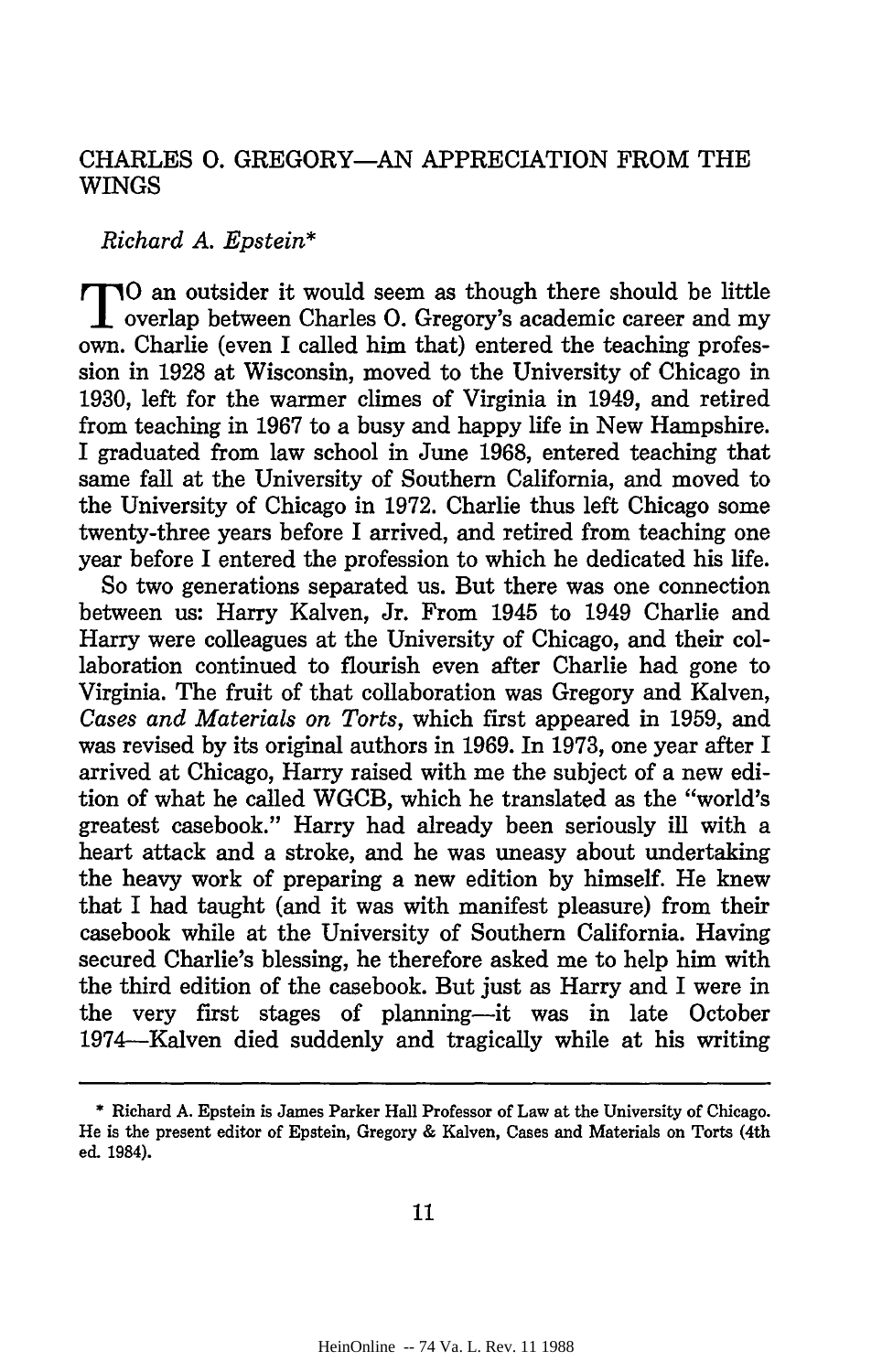desk. The fledging junior editor had sole responsibility for revising a major casebook.

It was here that Charlie, whom I had never met, came to the rescue. The representatives of Little, Brown were rightly concerned that so valuable a teaching tool (and, for the sake of completeness, commercial property) was left in the hands of a relative neophyte just this side of thirty. They made some noises that perhaps the book could use a second, more experienced editor at the helm. That is how matters stood until they spoke to Charlie. He told them point-blank that any choice of Harry's was good enough for him, and should be good enough for them, too. A vote of confidence from the blue. Still uneasy, the people at Little, Brown asked Charlie to insert himself more "firmly" (I think that was the word they used) into the picture. Although Charlie was still in retirement, and in his early seventies, he graciously obliged. We met for the first (and only) time in Chicago in December 1974. We talked about the book, and then branched off onto other subjects, both great and small. When all was said and done, Charlie agreed to read and comment on all the revised chapters as I prepared them.

That understanding was the beginning of a good friendship and a wonderful working relationship. The chapters would go out, and in short order they would be returned by Charlie with some kind words of praise-or some subtle hint as to how the organization might be improved, a case might be better edited, or a textual note could be made somewhat clearer. And when he thought that I was getting a little too newfangled, he didn't mind saying so. When I included excerpts on the reciprocal nature of causation from Ronald Coase's famous article, *The Problem of Social Cost,1* Charlie allowed that it didn't make much sense to talk about the face getting in the way of the fist, or the fish interfering with the pollution.

Id. at 2.

**<sup>3</sup>** J.L. & Econ. 1 (1960). As Professor Coase noted:

The question is commonly thought of as one in which *A* inflicts harm on *B* and what has to be decided is: how should we restrain *A?* But this is wrong. We are dealing with a problem of a reciprocal nature. To avoid the harm to *B* would inflict harm on *A.* The real question that has to be decided is: should *A* be allowed to harm *B* or should *B* be allowed to harm *A?* The problem is to avoid the more serious harm. [Consider] the case of a confectioner the noise and vibrations from whose machinery disturbed a doctor in his work. To avoid harming the doctor would inflict harm on the confectioner.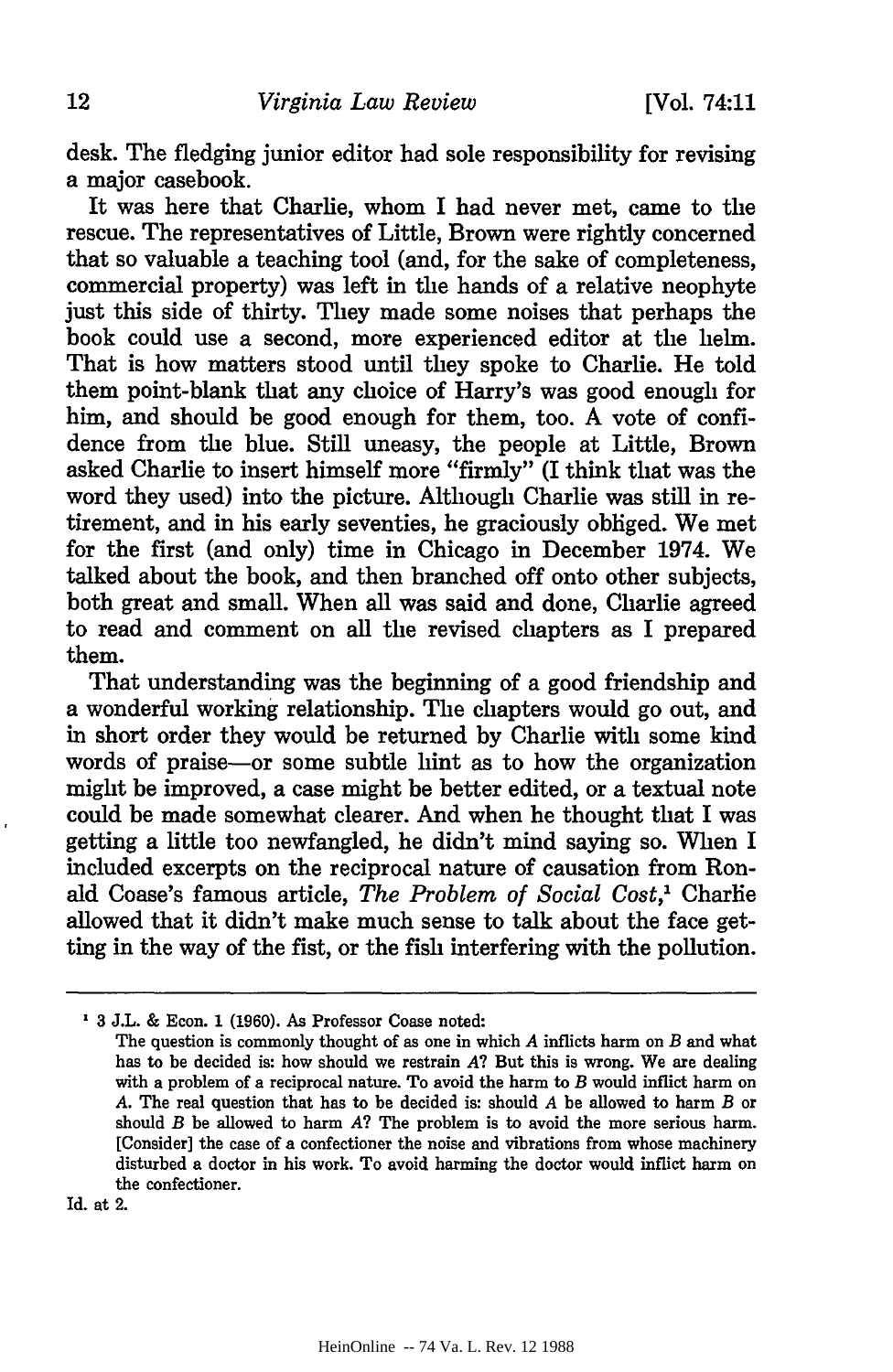Thus he aligned himself with the ordinary language theorists of causation in the law of torts. And when he looked at the new developments in medical malpractice, he allowed that some of the results seemed passing strange to him. Throughout all nineteen chapters, Charlie was a source of constant encouragement and advice to me-and of constant reassurance to Little, Brown. The awkward transition of a casebook between generations was thus secured by a man who, I can testify, had justly won a reputation as a fine and impartial labor arbitrator.

For the fourth edition, Charlie wrote that he prepared to enjoy the glories of retirement, and to let me do the work alone. So I did, but somehow it wasn't quite as much fun without Charlie looking over my shoulder. Now that Charlie is gone, the slender reed that kept our two generations together has been broken. And think of it. Charlie and I came together in the twilight of his career and the beginning of mine. What must he have been like in the prime and vigor of his life! Could anyone not take kindly to a man who said of his grandchildren, "I wouldn't take a million dollars for any one of them, but I wouldn't pay a nickel for another"? Some questions just answer themselves.